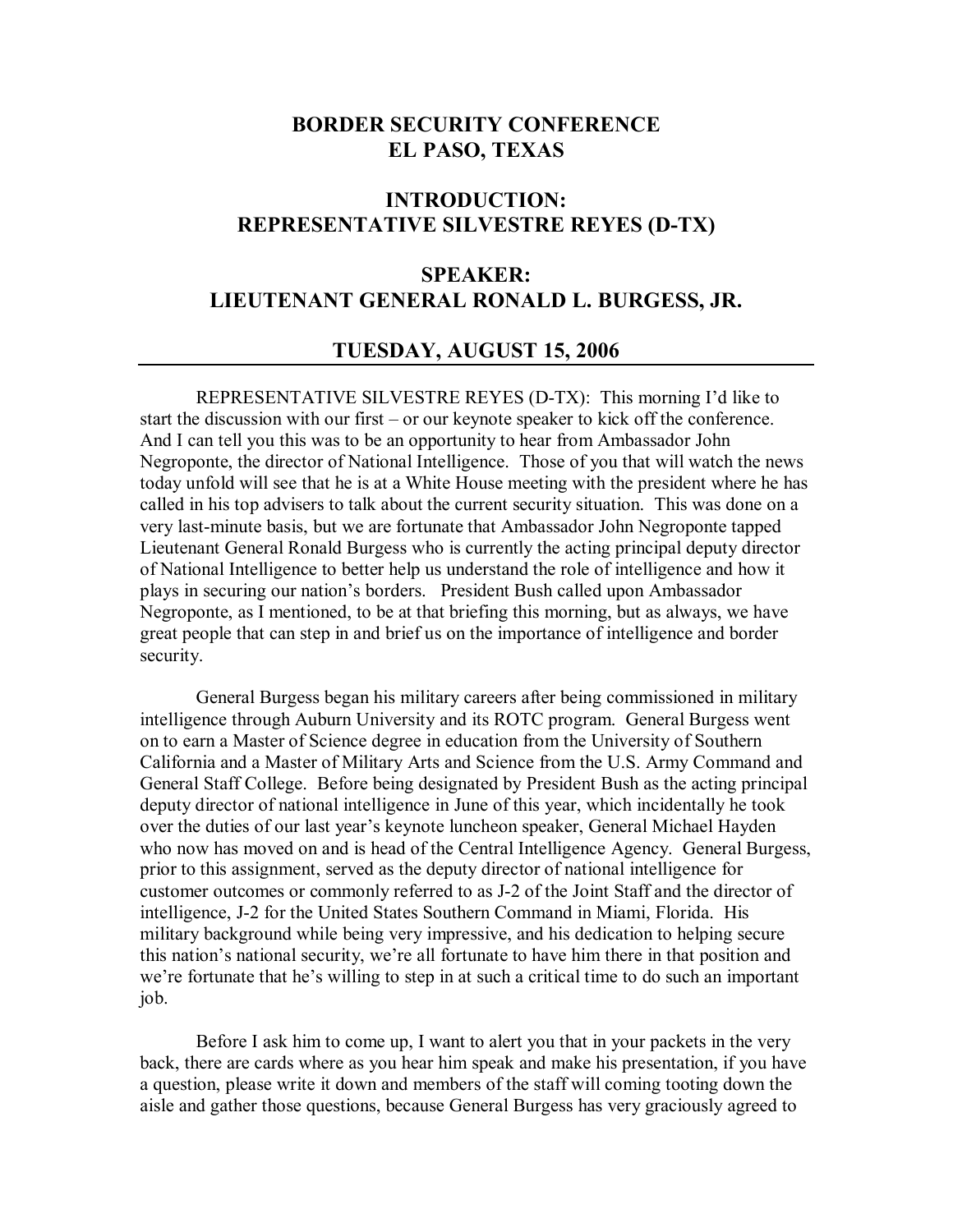take some questions, depending on the availability of time, and for that we have our taskmaster Louie Saenz who will be keeping track of that. So you will have that opportunity to ask General Burgess questions. So with that, let me ask all of you to help me welcome a great American, one of the great leaders of this country at a critical time in leading the discussion on border security, General Ronald Burgess.

#### (Applause.)

 LIEUTENANT GENERAL RONALD L. BURGESS, JR.: Well, sir, once again, you outdo yourself here. As the Congressman mentioned, Director Negroponte really wanted to be here today, but let's see, the president wants you in Washington, so where are you going to go? He decided he wanted to stay there and he said Ron, would you like to El Paso? Well, having visited here before and had the opportunity to partake in what I call West Texas hospitality, I jumped at the opportunity to be here. So thank you very much for having me.

And the fact that Congressman Reyes sits as a member, as was noted, of the Select Committee on Intelligence on the House side, you have asked too some of the points that I will make today if I have had the opportunity to sit in front of him and the other members of the committee and have these discussions over time as we look at some of the challenges we face. We have noted  $-I$  have noted particularly  $-$  on Congressman Reyes' part that he is very insightful, he is always a gentleman, he is always looking to get the ground truth, and he is very passionate about going after the subject matter that we happen to be talking about. The fact that he is also a member, as was noted, of the Armed Services Committee and the Veterans Affair Committee, and will be having input on my salary and pension for years to come has absolutely nothing to do with those comments.

Distinguished Representatives and members of the diplomatic corps, Dr. Natalicio, and other honored guests that are present today: It really is a pleasure to be with you here today. I know that Director Negroponte counts many of you as friends, going back to his time in Latin America, and also as the former ambassador to Mexico. And of course I see many familiar faces here who I have had the opportunity to actually visit with from my days in Latin American and also at U.S. Southern Command. Together we share an appreciation for the rich cultural variety and natural beauty of these borderlands, and high hopes and ambitions of both America and Mexico to make our border community better, stronger and healthier.

But we also know there are competing visions for this region. Some see the border as a region that they can exploit, making it a scene for crime instead of a stage for cooperation. No one here is under any illusion, I am sure, about the dangers that some of these activities on the border represent. They constitute a serious threat to our national interests and to our well being. Many of these challenges are tied to illicit narcotics trafficking and the profit that it generates, but that of course may be just the tip of the iceberg.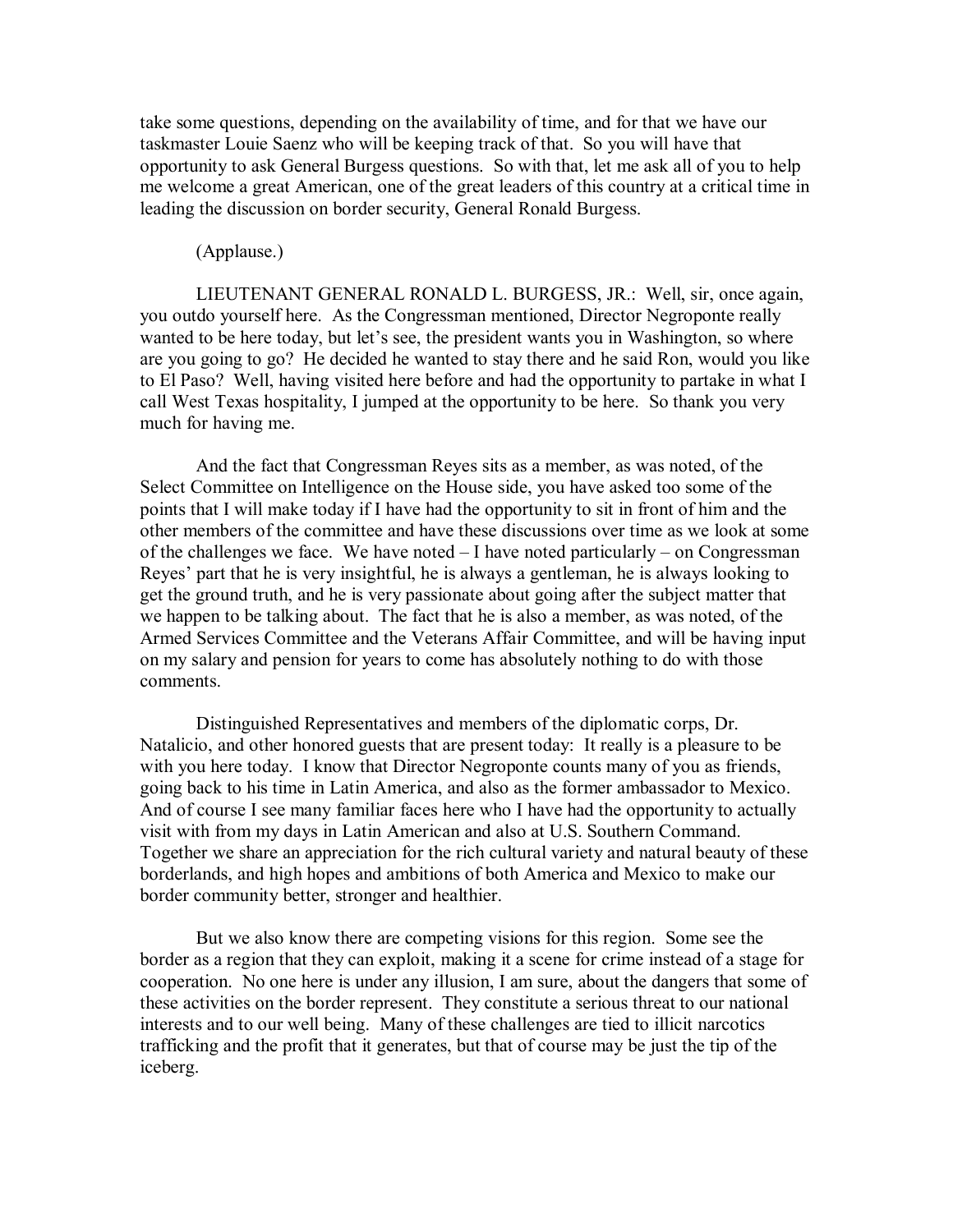In 2005, upwards of 90 percent of the cocaine, the vast majority of heroin, and almost all foreign-produced marijuana and methamphetamines crossed the U.S.-Mexico border on their way to U.S. markets. Prior to 2000, some of the drug organizations that were operating throughout Latin America were not subordinate to the more localized groups. Now Mexican trafficking organizations appear to have greater control over cocaine shipments into the United States. And as a result, they are much richer, and billions of dollars in profits have made them an increasingly difficult target for the intelligence community.

The struggle for control of the major trafficking corridors into the United States has spawned high levels of violence in several cities along the border region, notably Nuevo Laredo, Ciudad Juarez, and Tijuana. The principal victims of this violence have been those involved in the drug trade; but law enforcement officers have also been targets, and innocent bystanders sometimes have been caught in the crossfire.

One of the ways these drug trafficking organizations sustain themselves is by directing the billion dollars in profits that they make to support a broad campaign by drug lords to try to suborn officials and law enforcement personnel on both sides of the border. While the vast majority of these personnel represent the very best values of their respective countries, we must be ever vigilant for those that do not.

Traffickers in undocumented aliens are another problem we face here at the border. The "coyote" organizations that exploit migrants are responsible for the greatest amount of human smuggling. Although we have had no indication that al-Qaeda or its affiliates have used these mostly Mexico-based trafficking networks to funnel terrorists into the United States, organizations that transport special interest undocumented aliens are of particular concern because of potential links to international terrorists. Their smuggling routes could also be used for other, more deadly purposes, including transporting weapons of mass destruction.

The U.S. intelligence and law enforcement communities cannot assess or deal with these challenges at the border in isolation, whether they be organizational or factual in nature. We must ensure that we break the old paradigm of old information sharing or lack thereof immediately. The good now is, I see that reality reflected in what's happening here in El Paso at the El Paso Intelligence Center or EPIC, the Border Patrol filled intelligence center and Joint Task Force North.

If I had to pick a theme for what the Office of the Director of National Intelligence must do, and what would be of most direct help to you, I would use the word "Integrate." The DNI is not an operational organization. We do not do intelligence collection. We do not do intelligence analysis like the DEA, the FBI, the department of Homeland Security, or the CIA. Rather, our job at the ODNI is to ensure that these organizations work together and have the right tools and people to do the job. We want to ensure that the policy and other impediments to these communities working effectively together, towards our national security, are removed.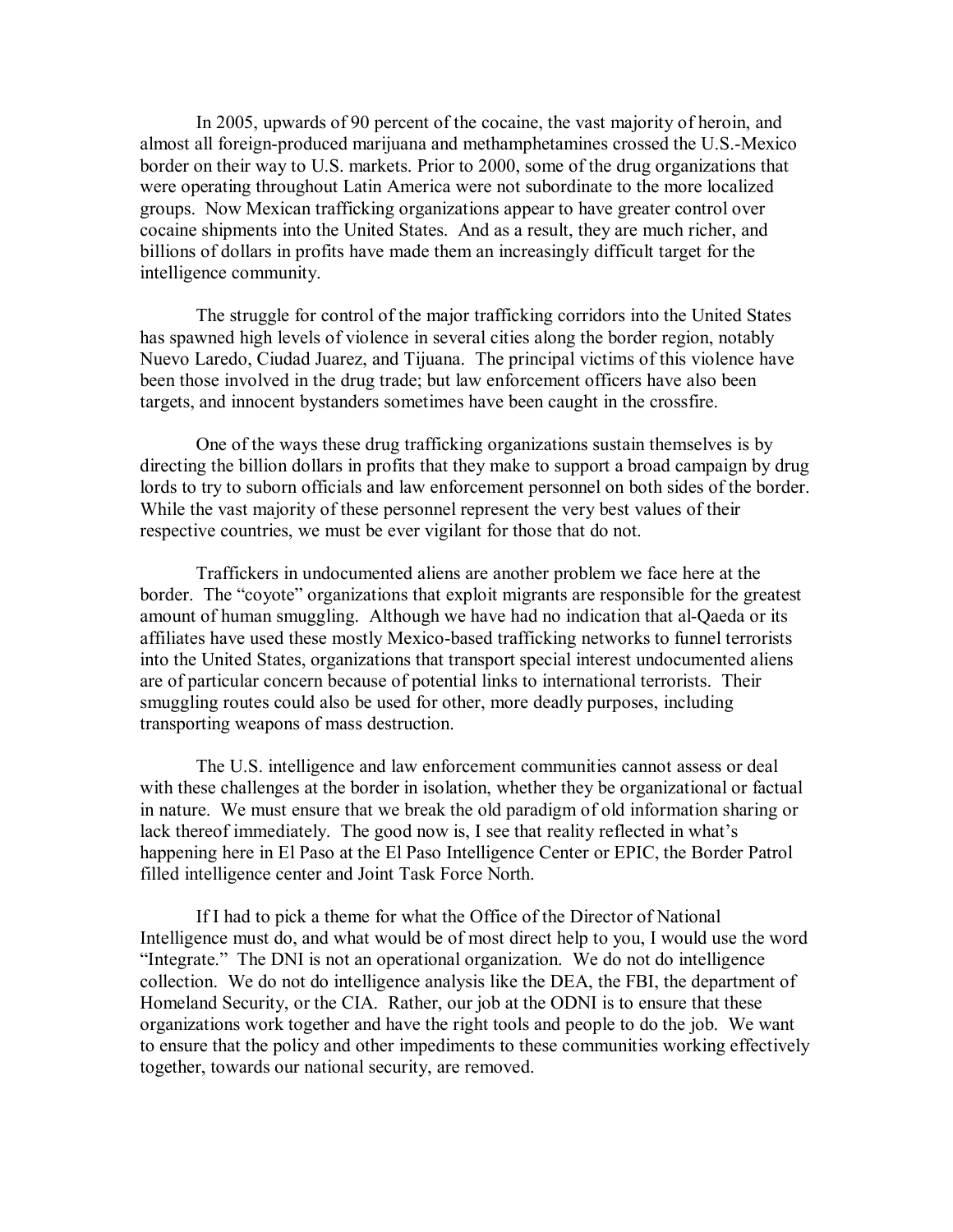Congressman Reyes knows what a challenge that is  $-$  not just from his service on the HPSC, or the House Permanent Select Committee on Intelligence, but also from his many years of service in the U.S. Border Patrol. And the DNI is grateful not only to him but the others that support and have a continued interest in this vital subject.

In the time that I have left here today, I hope to bring that reform process closer to home – your home. In a sentence, the Office of the Director of National Intelligence is mandated to integrate the foreign, military, and domestic dimensions of U.S. intelligence into a unified enterprise that meets the highest standards of objectivity, accuracy, and timeliness.

Helping to investigate, disrupt, and dismantle drug trafficking organizations is a clear priority for the U.S. Intelligence Community. So, too, is providing the intelligence necessary to interdict drugs and other illicit cargo entering the United States via our Southwest Border.

To do our job effectively requires close coordination between the intelligence and law enforcement communities. We must help each other "fill the spaces between the cases," as we call it, while always protecting civil liberties. We have made good strides toward ensuring collaboration and make sure that is as simple as possible; it's our number one enterprise priority. Our first step, as outlined in the Weapons of Mass Destruction Commission recommendations, was to assist, begin or accelerate needed institutional changes, and we have done some of those:

- A National Security Branch that's been stood up within the FBI, which combines counterintelligence and counterterrorism efforts;
- An invigorated intelligence function has been stood up at the Department of Homeland Security;
- A National Clandestine Service has been stood up at CIA integrating the totality of the human intelligence community and brought with its crosscutting responsibilities to establish standards in human intelligence for collection and also to deconflict operations; and also
- Standing up of the National Centers for Counterproliferation and Counterterrorism.

Notice that I said institutional change was the first step. Institutions don't fix problems; line and block charts don't fix problems; people fix problems. And we're trying to instill in people that we can't just focus on agency goals, like whether or not we have the newest satellite, the newest tool, but whether we as a community are improving our ability to answer tough intelligence questions about intentions, trends and threats.

Forced integration has had its downside as well. The proliferation of new organizations and reorganizations has sometimes caused genuine confusion outside of Washington as to who is in charge. Ambassador Negroponte reminded me that people coming to the border do well if I come to listen and learn, not talk. I can see why. I know that EPIC's Open Connectivity Project is an example of how we can improve the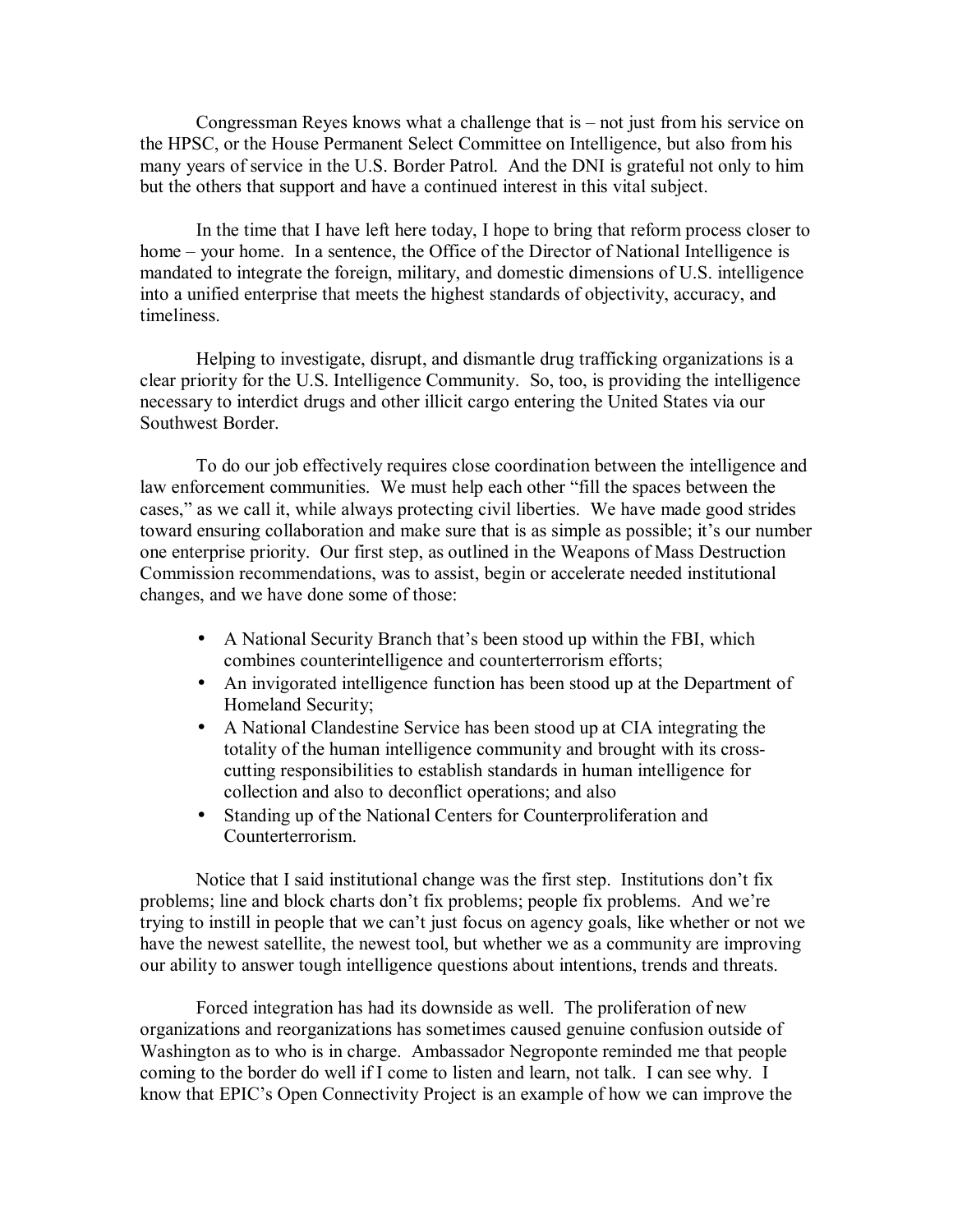way we gather, store and share information. We need to replicate these successes on a national level, establishing an information-sharing system that optimizes the intelligence capabilities of federal, state, local, and tribal agencies that have interdiction or investigative responsibilities for the Southwest Border.

In my previous life as the J-2 or director of intelligence for U.S. Southern Command, I would give talks to numerous audiences and we would talk about information sharing. I would tell you that I always use two examples when I talked about how we ought to be doing information sharing within the U.S. government between law enforcement and U.S. intelligence. And the two examples that I would use would be EPIC or the El Paso Intelligence Center because they did it and they did it right, and the other one would be the JIATF South, or the Joint Interagency Taskforce South, down in Key West. Both of them brought the very best of the law enforcement, the open source, and the intelligence community together working toward a common goal, and it is that paradigm that we should look to copy.

Last year, we published the first National Intelligence Strategy. One of the priorities we listed was to improve intelligence support to homeland security and law enforcement. Within ODNI, we've established a senior official responsible for this customer set – retired New York Police Department Police Chief Mike Tiffany who is here with me today. As we were looking at standing up the part of the office that would be responsible for homeland security and law enforcement, Director Negroponte and I understood that with our long time in the federal community, that it was unlikely that we would understand the problem sets that are faced at the state, local, and tribal level, which the Intelligence Reform Act asked us to do. It was at that point in time as I talked to the director that I said it makes absolute sense to me that if I'm truly going to understand this problem set and be able to relate to the customers that we have to deal with, it seems to me that I would bring in someone outside the cabal of the federal system, and I was fortunate enough to be able to convince Mike that it was time to leave New York City and come to Washington, D.C.

But Mike's office has a couple of deputies, which includes representatives out of the department of Homeland Security and the FBI, and they are working to help educate the intelligence community on border security. Mike is your advocate. He needs to hear from you. He also needs to know if are getting the support you need, and how we can best help you do your jobs.

As the lead federal agency for border security, the department of Homeland Security has also been leading the way in intelligence support. Their chief intelligence officer, Charlie Allen, has been reaching out to the rest of the intelligence community to build a mission support plan, which will increase our effectiveness in predicting, detecting, and analyzing threats. We are also strengthening our Border Patrol presence and working to ensure they have the information they need by developing interoperable intelligence and information infrastructures. The key word in that sentence that I just used, which applies across our intelligence community and law enforcement community is interoperable.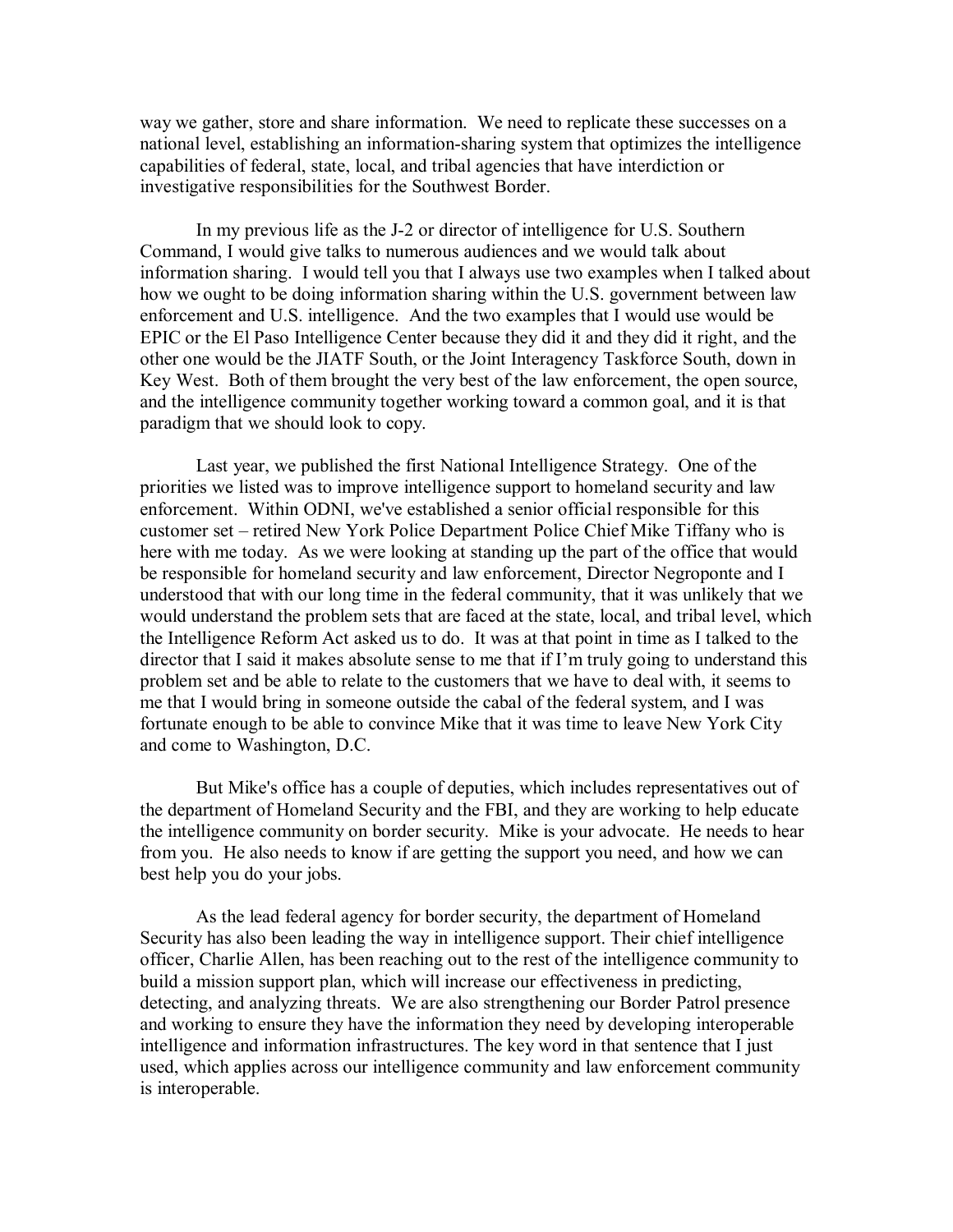Another important step was recognizing the Drug Enforcement Agency, or the DEA, as having a formal role within the intelligence community. Just in the past two months, the DEA intelligence section has been added as the sixteenth member of the intelligence community of the United States government. DEA leadership is now involved in important processes to help shape intelligence community decisions. And we are also improving procedures for the sanitization, the release of classified reporting and sensitive law enforcement intelligence to ensure that information reaches the operational personnel at all levels of the U.S. Government. Also, several law enforcement agencies are creating or expanding reporting programs so that intelligence and law enforcement officers can more effectively sift investigative and intelligence reporting to facilitate wider dissemination.

We are also working to better leverage partners with links outside the intelligence community. As I said before, the cooperation between EPIC, the Border Patrol Field Intelligence Center, and JTF-North is an example of how we need to further integrate efforts towards the common goal of protecting the homeland.

In conclusion, although we face stiff challenges on the border, we are also seeing improvements. Illicit crop eradication programs by the Mexican Government have averaged some 50,000 hectares annually over the past five years, and the United States is working with appropriate Mexican government entities to further strengthen their counter-drug and counterterrorism capabilities. We continue to see increased information sharing across the spectrum. We are also seeing a continued maturation of the intelligence processes, both collection and analysis, by the department of Homeland Security. By working together and by making necessary changes and reforms on an urgent basis, we can make progress and we are making progress. My colleagues and I in the Intelligence Community are especially grateful for what many of you on the border offer us in helping preserve the security and safety of our law-abiding citizens, and we want to better support your efforts.

A good first step is probably to fix the things we unintentionally do in Washington that sometimes make your jobs harder. We're continuing to work on information sharing and dissemination, including tearlines. Of course we all understand that we need to protect sources and methods, but we must also ensure local officials have the information they need to protect their communities. We need to hear from you on what is and isn't working. It's vital that we all stand strong together, on both sides of the border, in defending both of our free ways of life and our democratic ideals that we have. Our citizens expect nothing less from us. So on behalf of the DNI and the members of the intelligence community, I want to thank you for your continued support. And I want to thank you for having a conference like this where we can share ideas. Thank you. (Applause.)

One thing I will put as a caveat: As the congressman said, I get an opportunity to speak to a lot of public groups. Because I come out of the intelligence community, I will tell you up front, you ask any question that you want to ask about anything going on.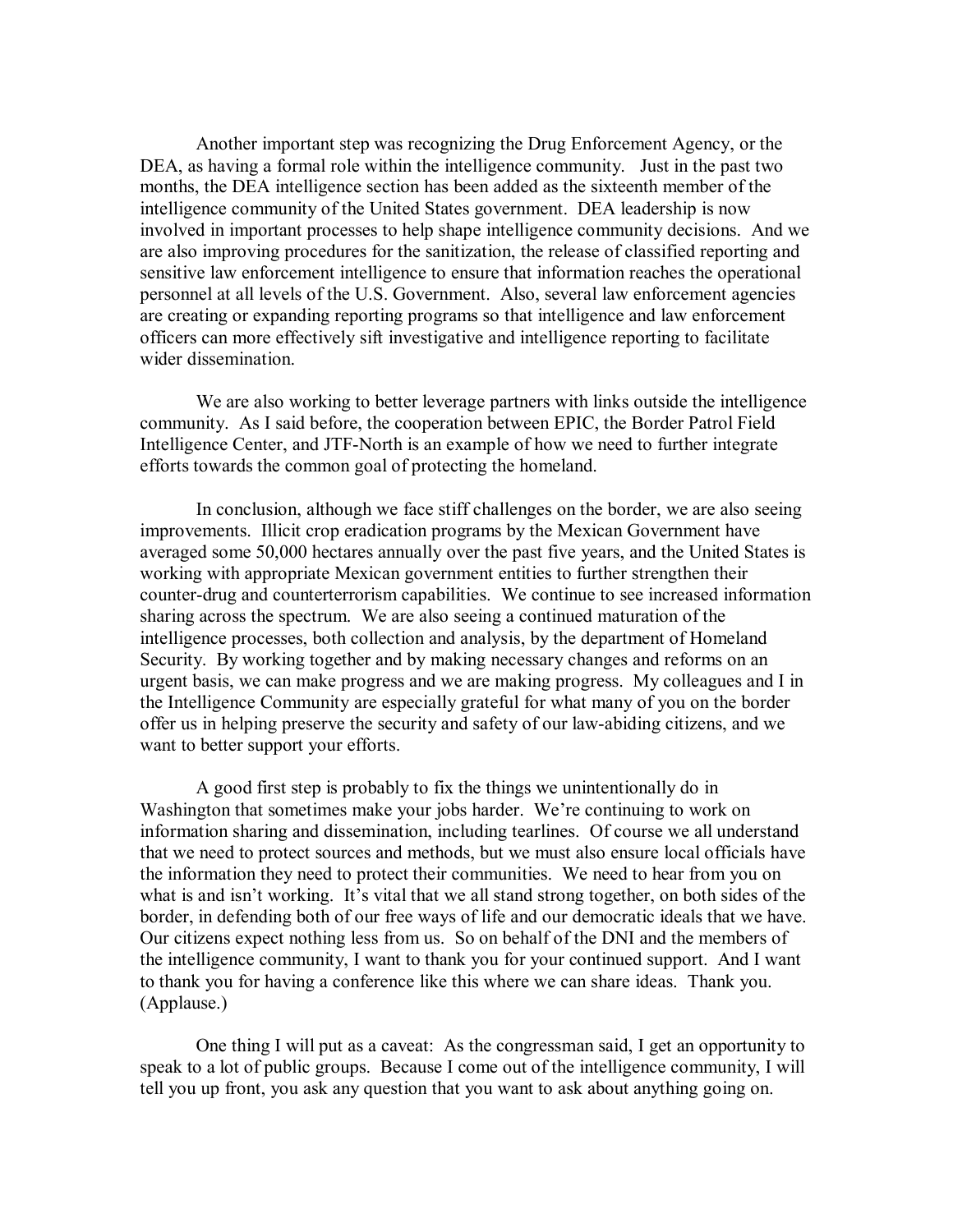Some of the folks in the audience I have worked for in the past, and some of you know me. I'm somewhat limited by my intellect at times. But I've been an intelligence officer my whole career. I sometimes am unable to keep straight in my head what I know that is classified and what I know that is unclassified very honestly. You ask whatever question you want to and it's my responsibility to figure out how to walk that line and I will take on any question you have.

MR. LOUIE SAENZ: Ladies and gentlemen, does anyone have any questions that they would like to pass forward to us? We have time for about three questions.

Q: General, it probably would be useful to give us an assessment of where we are in I guess the evolution of the allocation  $-$  (inaudible)  $-$  intelligence agencies  $(inaudible).$  I did a lot of the  $- (inaudible).$ 

LTG BURGESS: Yes, sir. As some of you may or may not know, under the previous look, when the Intelligence Reform Terrorism Act was passed in 2004, up until that time since the National Security Act of 1947, the director of Central Intelligence had for all intents and purposes been the head of the intelligence community. That person also had another day job, as I call it, being the director of the Central Intelligence Agency. What the act did was split that out forming the director of national intelligence over top of the fifteen different organizations that make up the intelligence community. Those organizations run the gambit of things like the Central Intelligence Agency, the Defense Intelligence Agency, the National Security Agency, on down through the intelligence pieces that form, also those entities that work inside the services. There were fifteen, and as I mentioned, we added the sixteenth, the Drug Enforcement Agency just here two months ago.

Director Negroponte has made it one of his primary three goals as laid out by the Congress to us to build a sense of community. We are working toward that end. He currently sits as the principal intelligence adviser to the president of the United States, though we were asked and do not get into operational matters. In other words, we don't tell the members of the IC – or the intelligence community – how to do their day-to-day job or don't even need to know what is going on inside a particular operation. It is the DNI's responsibility to bring what they bring to the table in terms of collection or analysis to ensure that it is synchronized and integrated so that we present to the senior leadership of our country both on the executive side and on the legislative side an analytical call on what all of that information means while at the same time, which the legislation required, ensuring that alternative views or competing views of intelligence analysis are presented at the same time to the senior policy and decision makers so that they understand what is being given to them. And as I said, he's laid that out as a priority. We continue to work on that to inculcate change  $-$  and I'm preaching to the choir here, as I know some of you and some of the organizations you work in  $-$  to inculcate change within organizations means you have to work, as I said, with the people. And that moves along at a given pace. And some organizations are moving faster than others and that's the nature of the way organizational change transpires for those that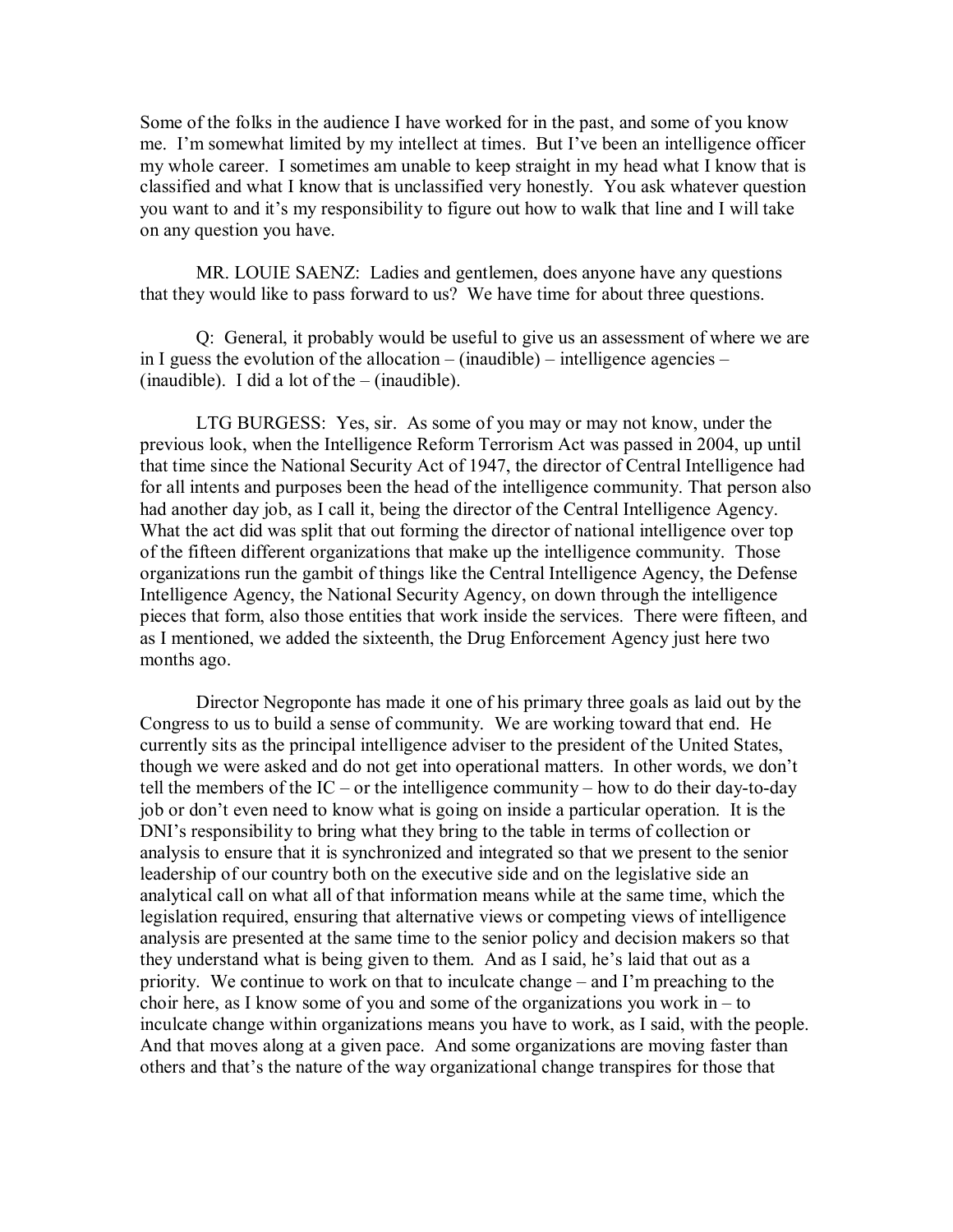have studied that. But we have taken it on, and so far actually appears to be working well.

Two comments that I would make just to give as an example. Most recently, we have had two very major events occur. One had to do with the launching of the missile out of North Korea, which got some excitement going in terms of the TD2 or Taepodong-II. That event occurred. The intelligence community came together very well to do that, presented a point-of-view to the senior leadership, accurately predicted what was going to occur in that, and everybody started going, gee, we did really well. Well, I stand before you as the military guy. I know that there is a couple in the audience that trained me. But I said, well, that's good. We did okay on that, but we didn't do it well. So now we have instituted the first AAR process at the national level, that's an after-action review, because we didn't do everything right. The good news is, at the end, it came out right. But because we're an organization like that, we have some things we could learn from that and so we had a very insightful discussion with ourselves across the community on the way we ought to do it better for our nation.

The second one would be this most recent threat strength. As most of you saw from some of the people that went out on the talk shows on Sunday, it is actually a good example of how the community came together working internationally and within the community to present a picture of what was out there and what was presenting itself to us. But as we pointed out, the intelligence community is not taking any plaudits for that because the threat stream is not over. And as I use an analogy with people where I'm back home in Alabama  $-I$  use a sports analogy quite a bit  $-p$  playing sports growing up, if I could bat .300 in baseball, I was doing pretty good. If I could hit 50 percent of my jump shots when I was playing basketball, I was doing pretty well. Quarterback is hitting over 50 percent of his passes is probably going to play, even at UTEP. Bu the fact is, in the business we're involved in, I can't afford to mess up one time. I need to bat 1.000 because it's important to our nation and so it's important to us that what we're talking about here today that we get it right, because I can't afford to bat .300 when we're talking national security.

MR. SAENZ: I do have a couple of questions, General. If you could implement one or two specific policy measures that would have the greatest impact on border security, what would they be?

LTG BURGESS: Well, I don't do much on the implementation of policy side, but I think what I would primarily talk about  $-\omega$  we have an office that the Congress and the executive branch stood up called the program manager for the information sharing environment that is out there. Ambassador McNamara is leading that effort. And it is his responsibility to build the pipe; not to think about what information goes on that pipe necessarily, but to build the pipe from the federal level through that level down to what the Intelligence Reform Act added to us, which quite honestly had never – that's unfair to say never – had not been considered as well as it should have in the past in terms of state, local, and tribal out there. And to build that height so that from top to bottom there is a way that the intelligence community has a way to put its information and to ensure that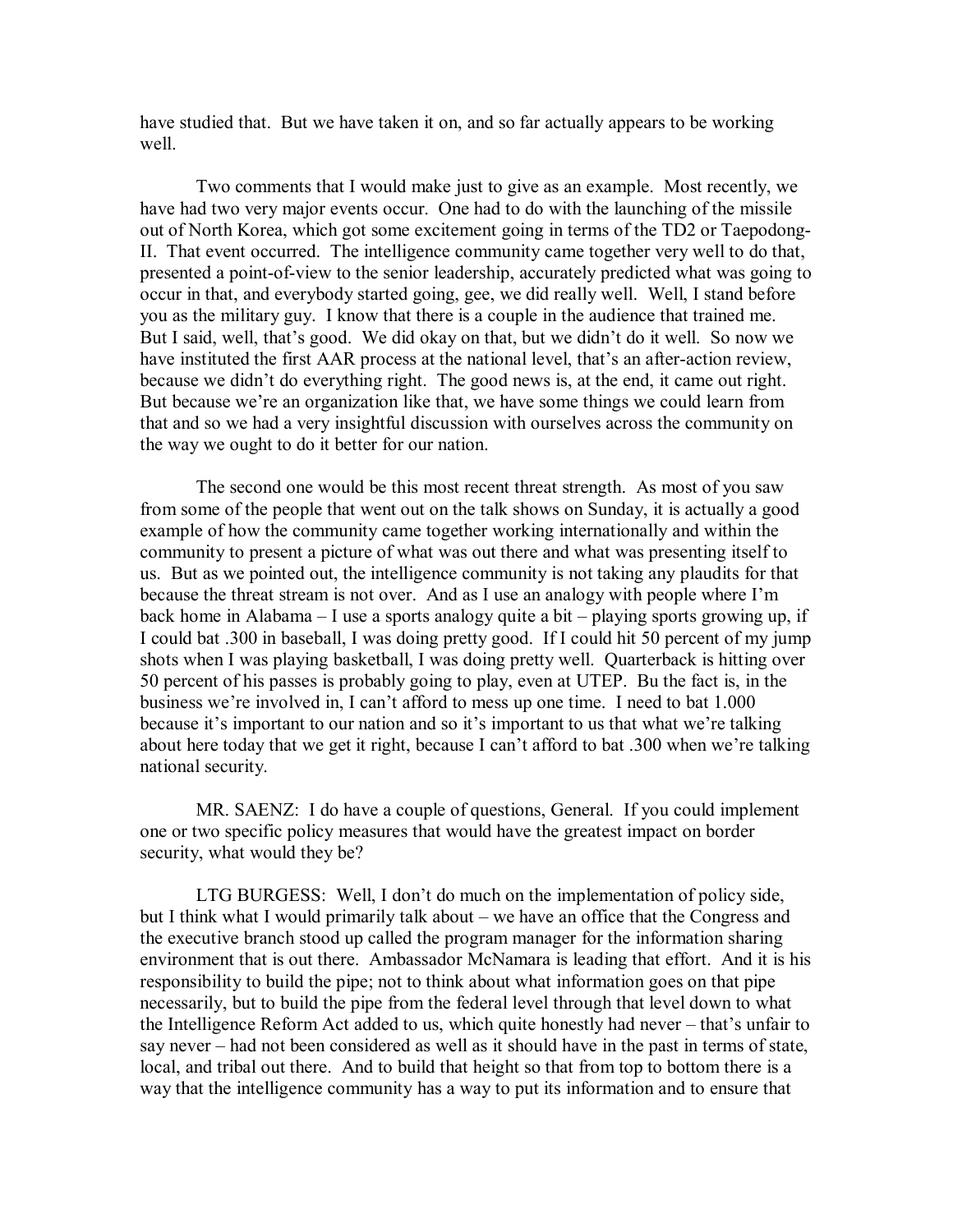we can therefore then cross-fertilize each other. But it is a dynamic problem set. I've seen it before as a military person at the acting PDDNI. In my other jobs as a customer outcome, I made it a point. I wanted to understand the job we had been given as an example to paint it for you. So I went to the department of Interior. I said, okay, I want to understand my customer base. I understand that I've got 50 states out there. I took geography in college. I'm pretty smart.

I said municipalities, what are we dealing with? Well, VHS says that there's about 17,000 to 19,000 municipalities that we need to be spreading information to. I asked some of the folks in my office because I just had an idea. I said, how many tribes are there in the United States? Well, it turns out by Department of Interior there are 519 recognized Indian tribes in the United States, a lot of which are situated along the border region that we're talking about. In some cases, a separate entity unto themselves  $-\mathbf{we}$ have to figure out how to ensure that all of those are dealt with in this informationsharing environment. So that would be the one that I would probably most focus on.

MR. SAENZ: Next question. How does the national intelligence functioning function different from the central intelligence administration functions?

LTG BURGESS: The Central Intelligence Agency is the way I would put that. The Central Intelligence Agency for the most part is now  $-$  a couple of things that is has. It has inside of the Central Intelligence Agency the human capability of the United States of American and also an analytical capability that it brings to the table on that. It is one of the three all source  $-\alpha$  as we call it  $-\alpha$  intelligence analysis centers of excellence that we have inside the intelligence community. The three centers of excellence for all source – and that's key in the business we're talking about – are the Defense Intelligence Agency, the Central Intelligence Agency, and the Bureau of the INR out of the State Department  $$ the intelligence agency that they have. It's not really an agency; it's a bureau that works within that. All the others are single source intelligence pieces. But what the Central Intelligence Agency brings is a center of excellence in that analytical piece, and it is also the head of the National Clandestine Services or the National Human Intelligence, another way to put it is spy for people. You know, when you use a human as an intelligence collector.

Those are their two primary jewels that they bring to the table. From a DNI perspective, while remaining not operational is to ensure that they have the policy in place, the procedures in place, the budget in place to meet the requirements that our senior leadership has placed on the intelligence community that the human side of the House can answer and provide access to it.

MR. SAENZ: And this is our final question. And if we did not answer your question this morning, we apologize, but we do have to move on. Why is securing the border more important in Mexico, and not Canada? Are not both borders just as vulnerable?